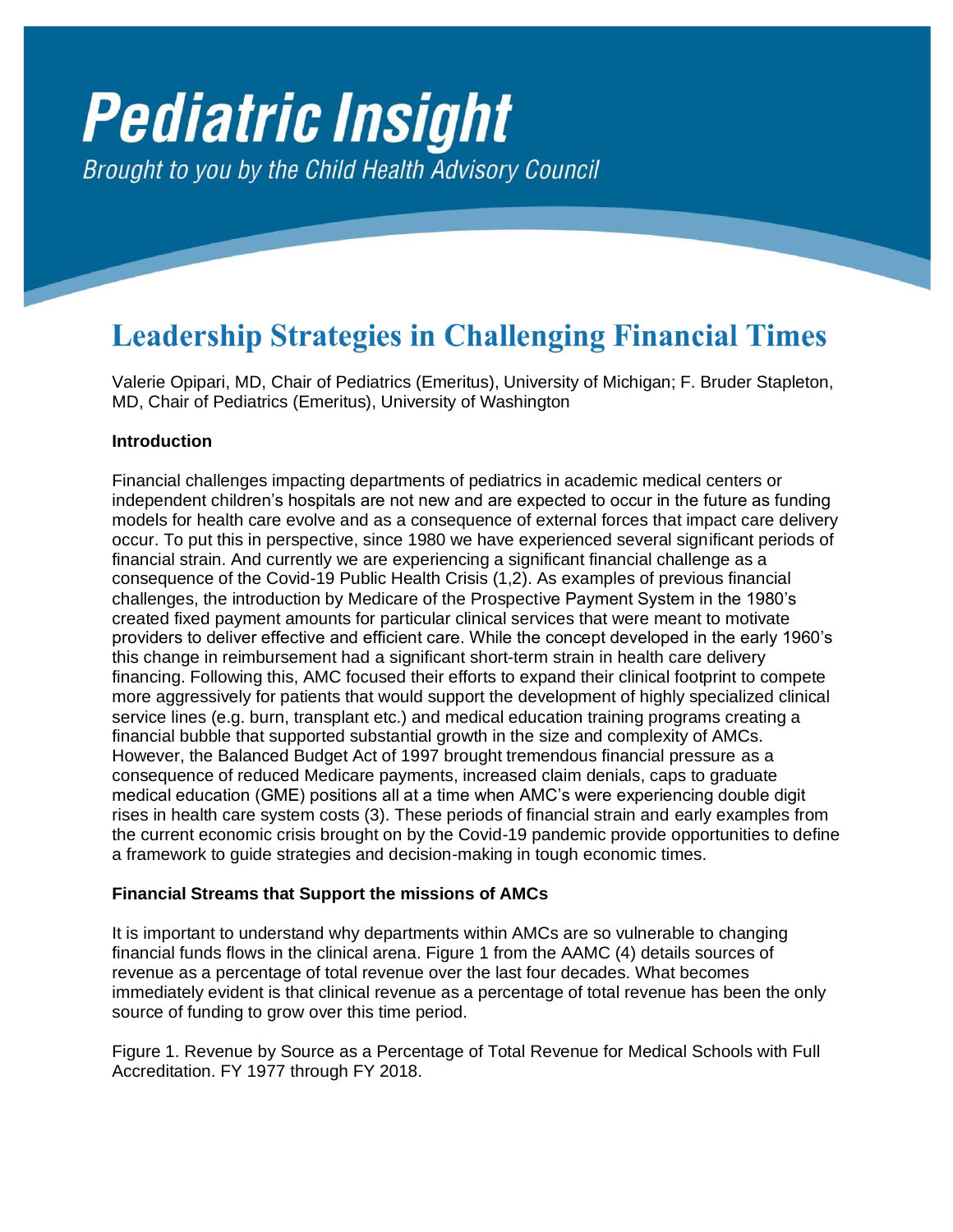

#### **Figure 9: Revenue by Source as a Percentage of Total Revenue for Medical Schools with Full Accreditation, FY 1977 through FY 2018**

It is this growth in revenue that AMCs depend on to support all three of their missions: care delivery, medical education and research & discovery. As such, any negative change in reimbursement, or significant loss or change in high margin clinical activity can have a profound impact on an institution's financial viability. Indeed, just prior to Covid-19 AMC were already facing declining incomes and rising labor costs that were negatively impacting clinical margins. As examples, a 2012 MedPac analysis determined that aggregate hospital margins had reached -5.4% (5) and a 2014 Agency for Healthcare Research and Quality reported elective admissions accounted for more than 30% of total inpatient hospital revenue (\$700/case) and that outpatient revenue was equal to inpatient revenue. Many systems during this decade were already working on cost reductions through improved operational efficiencies, consolidating supply chain infrastructure, reducing workforce, changing funds flows to units, preferentially growing high margin service lines, reducing wRVU payments to departments, deferring capital investments and streamlining staffing models. Importantly, in 2018, just prior to Covid-19 the median hospital margin was only 2.0%, the median hospital days of cash on hand was only 53.4 days and those hospital systems in the 25%ile had operating margins of -4.4.% and only 7.6 days of cash on hand! With this financial reality, Covid-19 was soon to be realized as a different and likely the worst public health & financial collapse of our time.

Within the health care industry, Covid-19 has been particularly hard for AMCs given their overreliance on clinical income to support the academic missions of teaching and research. This recognition led the Moody's Investor Service in March 2020 to change the financial outlook for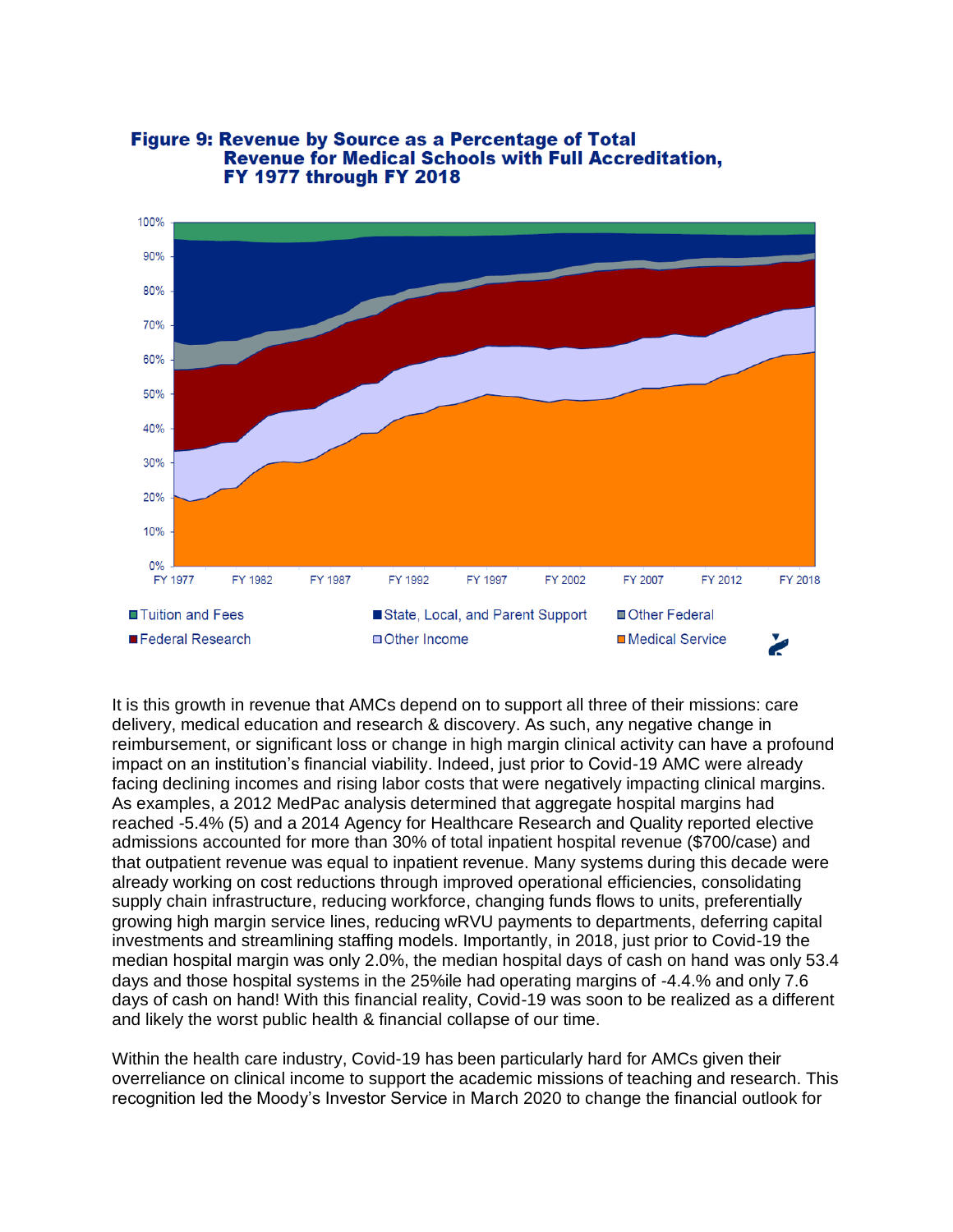not-for-profit and public hospitals from stable to negative. They predicted lowered cash flows as a consequence of closing clinics, deferring elective surgery, taking on complicated Covid caseloads (that required incremental resources e.g. PPE, vents etc.), expensive fixed administrative salary costs, the lack of Covid-specific DRGs and predictions of rising unemployment resulting in loss of employer based health benefits. A potential financial catastrophe beyond a perfect storm! However, Moody's also predicted that the majority of hospitals could weather this storm, particularly those with strong operating cash flows and sufficient days of cash on hand. Congress acted to pass the Coronavirus Aid, Relief and Economic Security (CARES) Act that provided substantial support to hospitals including AMC's early in the Covid-19 pandemic (6). Indeed, the Children's Hospital Association reported collectively their members received ~\$1 Billion in Cares Act support. Additionally, CMS provided opportunities for systems to receive prospective payments for Medicare services through the Accelerated Advance Payment Program (7)

# **Developing Your Financial Recovery Plan**

So, what can we learn from past responses of AMC's to historic financial downturns and early successful approaches being taken during the current Covid-19 financial crisis? The first step is recognizing and maximizing ongoing expense management strategies your organization has in place to maximize financial health. These approaches have generally fallen into three categories: 1. Strategies to Reduce Cost Base; 2. Strategies to Implement New Care Models; 3. Maximizing Collections &/or Improved Payment Models (Table 1).

### Table 1. **Common Cost Saving Strategies in Pediatric Departments/Hospitals pre COVID19**

| <b>Strategies to Reduce Cost Base</b>                       |                                                                                      |
|-------------------------------------------------------------|--------------------------------------------------------------------------------------|
| $\bullet$                                                   | Standardize care to Reduce care variability by providers                             |
| $\bullet$                                                   | Eliminate nonvalue care and activities e.g. expensive diagnostics                    |
| $\bullet$                                                   | Ensure providers are operating within license                                        |
| $\bullet$                                                   | Shift care to lower cost settings e.g. FQHC, telecare, ambulatory                    |
| <b>Implement new Care Models</b>                            |                                                                                      |
|                                                             | eVisits Telehealth                                                                   |
| $\bullet$                                                   | Reduce utilization for chronic care conditions e.g. asthma, diabetes, medically      |
|                                                             | complex                                                                              |
| $\bullet$                                                   | Reduce length of stay                                                                |
| $\bullet$                                                   | Services to manage mental and physical health conditions (e.g. Integrated Behavioral |
|                                                             | Health)                                                                              |
| <b>Maximizing Collections &amp; Improved Payment Models</b> |                                                                                      |
|                                                             | Improved documentation & coding for services                                         |
|                                                             | Population Health & Global Budget Payment Models                                     |
|                                                             |                                                                                      |

In other words, critically evaluate your ongoing efforts to grow revenue, manage expenses and maintain cash flows. Beyond this, in extremes of reduced cash flow there are 4 critical factors that should be further considered as you establish your financial stabilization and recovery program.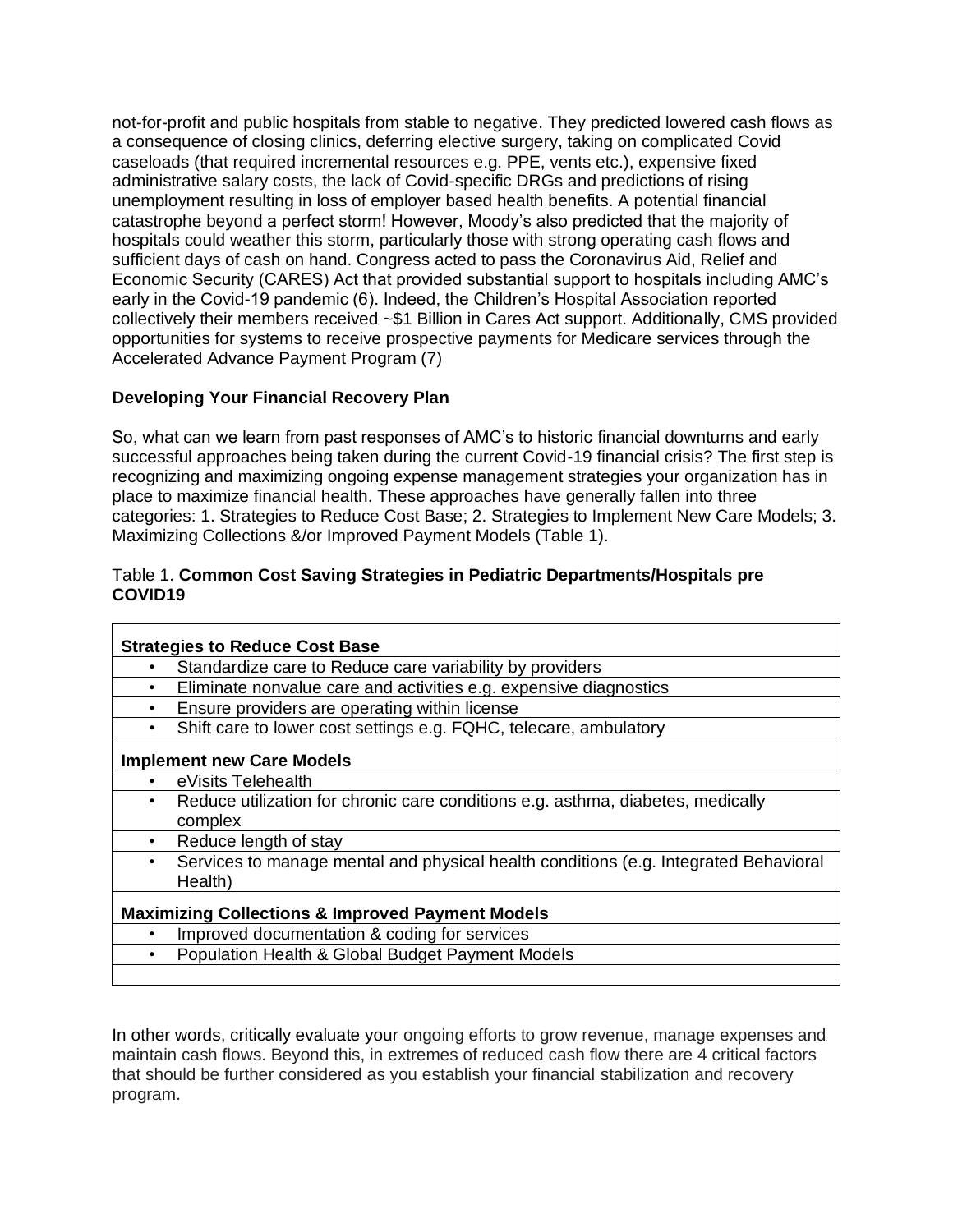First, have an appreciation of the critical importance of maintaining the institutional *Cult*ure as strategies are developed and implemented. Teams follow leadership they believe in. Evaluate each strategy for potential negative impact to your institutional/department culture. Each strategy should enhance the communities shared belief that 'we are in this together' and the shared sacrifice is justifiable for the end means.

Establish your crisis *Command Team(s)* that will work with you to establish your plan and approach. Appreciate that you may need to expand the expertise beyond your core directors/immediate reports, your comfort level and in doing so, expose your vulnerabilities. What is most important is that you have advice that is honest, comprehensive, knowledgeable and timely.

Develop your *Communication Strategy*. Define the communication plan/approach to be implemented with the goal of honest, evidence-based, transparent, targeted and consistent communications that will quickly and effectively permeate all levels of the organization. There is never *too little* communication. Frequent targeted updates are best that all members of the institution can easily access and that your leadership team can easily and effectively disseminate through the organization.

Establish your plan by defining the *Principles and Strategies* you will initiate to manage finances, assets and staffing. Often these plans require a phased approach that can respond to known and unknown contingencies that have been identified by your command teams. This effort will define your roadmap, your '*flex up'* of strategies you may or may not need to initiate. These phased plans should be disseminated and understood through all levels of the organization. Ensure it is understood that success beyond what has been estimated at each phase means subsequent more difficult strategies will then not need to be initiated.

Importantly, resist pressure to reduce salaries, benefits and FTE. When and if it is necessary to implement reductions in personnel, make sure they are rational and focused with unit support and understanding. Across the board cuts in FTE can get short term spreadsheet results but they negatively impact teams and organizational culture. They can also result in loss of critical providers or services and offer the opportunity for others to 'recruit your talent'. Additionally, across board hiring freezes while financially good in the short term generally have dire consequences in the recovery phase/long term organizational health. If this strategy has to be employed help the organization to know it is temporary by defining how other strategies if successfully implemented can reverse this plan. Additionally, resist strategies that eliminate investment in faculty development, recruitment and succession planning. Recruitment strategies are a key to maintaining institutional growth, reputation and long-term financial stability. Generally, they are months to years in planning and are tied to opportunities for innovation in health care delivery and program reputation. Halting these investments, if necessary, should be time limited (<6 months), & coordinated with the units and candidates with the hope that plans can merely be delayed. Maintain a focus on your people versus capital investment. They reinforce you have established right priorities for the organization. Strategies that delay infrastructure investments to maintain personnel are just smart and they are effective. Reductions in FTE while new capital investments continue to be made is chilling to the organizational culture and may leave you with costly investments that never provide a return.

In summary, we currently are facing what is likely to be a multi-year financial challenge and recovery period. Financial strain in AMCs is not new and should be something every leader